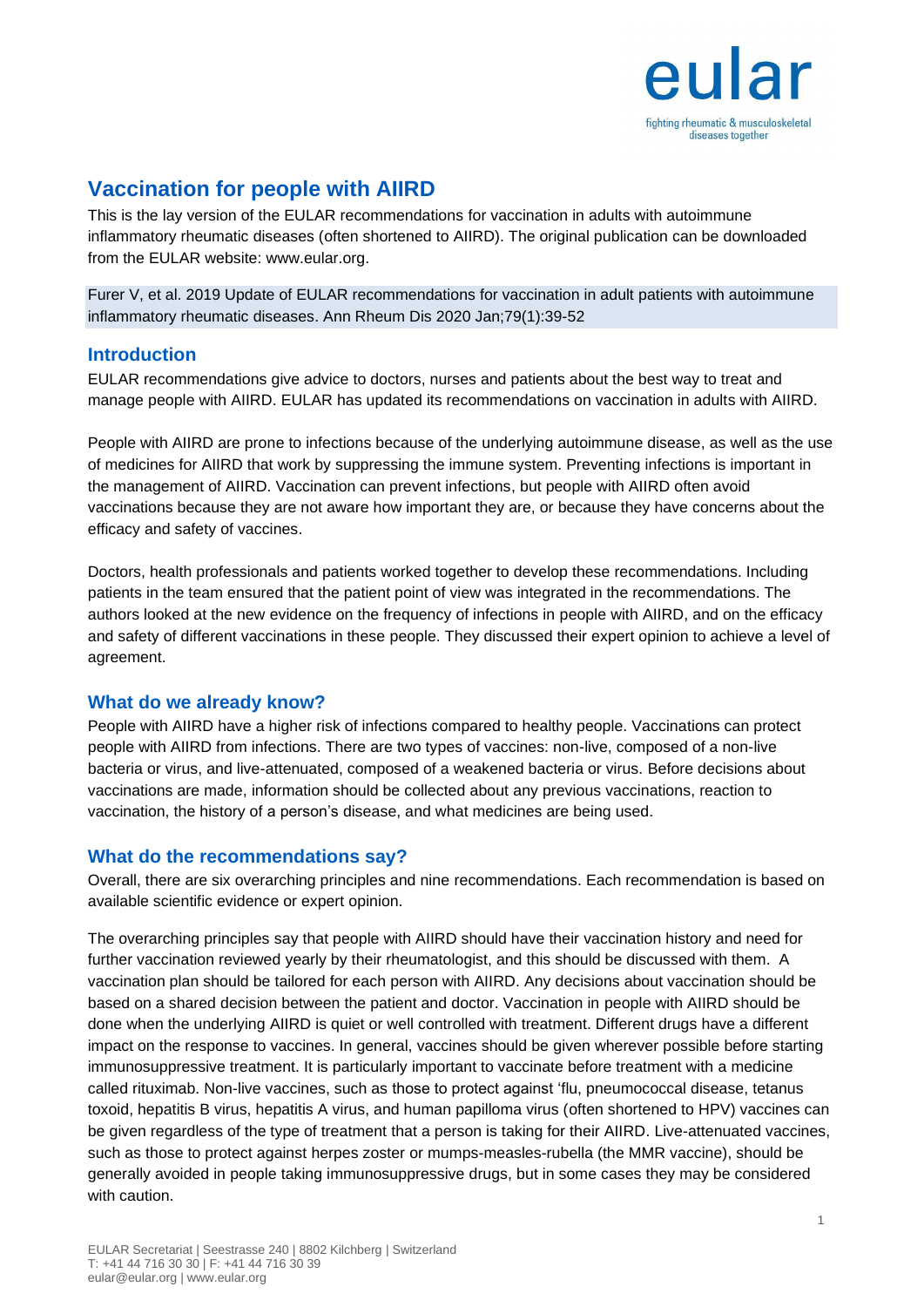

The nine recommendations relate to particular vaccines, and to vaccination of household members of people with AIIRD.

Each recommendation is based on available scientific evidence and expert opinion. The more stars a recommendation has the stronger the evidence is.

One star (\*) means there is very limited or no scientific evidence, but significant expert opinion.

Two stars (\*\*) means it is a weak recommendation with some scientific evidence and significant expert opinion.

Three stars (\*\*\*) means it is a strong recommendation with quite a lot of scientific evidence and expert opinion.

Four stars (\*\*\*\*) means it is a strong recommendation supported with a lot of scientific evidence and expert opinion.

• **The flu vaccine should be strongly considered for most people with AIIRD.\*\*\***

People with AIIRD have a higher risk of getting influenza (often shortened to flu) and are more likely to have complications from the disease than healthy people. Many clinical studies have shown that the flu vaccine (a non-live vaccine) protects against flu in people with AIIRD, and is mostly safe. If you have AIIRD, your doctor will offer you an annual flu vaccination.

• **Vaccination against pneumococcal disease should be strongly considered for most people with AIIRD.\*\***

The risk of lung infection is particularly high for people with AIIRD. There are two non-live vaccines available that protect from lung infection caused by pneumococcal bacteria. Studies have shown that pneumococcal vaccines are effective and safe in people with AIIRD. Your doctor will discuss the best options for you.

• **People with AIIRD should receive tetanus vaccination the same as the general population.\*\*\* A different type of tetanus prevention might be needed for people taking rituximab or belimumab.\***

People with AIIRD should receive tetanus toxoid vaccination (a non-live vaccine) if they might have been exposed to tetanus. This is the same as for normal people in the general population in your country. The tetanus toxoid vaccine might not work as well as it should if you are taking drugs for your AIIRD called rituximab or belimumab. If you are taking one of these drugs, another form of tetanus protection (tetanus immunoglobulins) may be offered.

• **Hepatitis A and B vaccines should be given to people with AIIRD if they are at risk.\*\*\* In specific situations, booster or passive immunization is needed.\*\***

Vaccines against hepatitis A and B are non-live. They are offered to people at risk for this type of infection.

People with AIIRD travelling to or who live in countries where hepatitis A is common should receive hepatitis A vaccination. For full protection, the vaccine is given in two separate doses 6 months apart.

increased risk of getting hepatitis B. If it is possible that you have been exposed to the hepatitis B  $_2$ Hepatitis B vaccine should be given only to people at risk. You may be at risk of getting hepatitis B if you travel to or live in a country where hepatitis B is common. You are also at increased risk if you work in healthcare, if people you live with have the virus, or if you have sexual partners who have chronic hepatitis B infection. Intravenous drug users and men who have sex with men are also at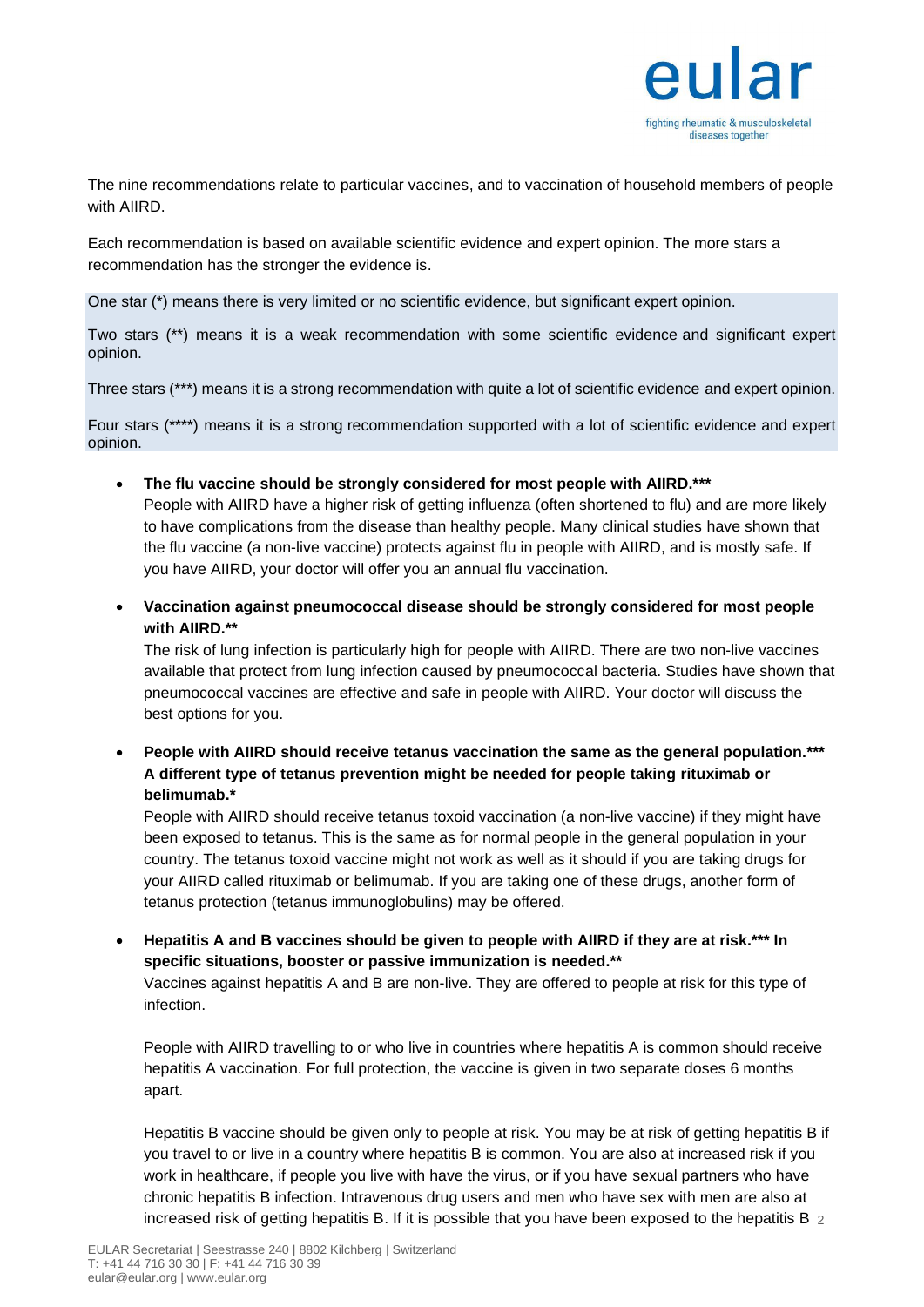

virus and have not been vaccinated, or if you did not have a good enough response to a hepatitis B vaccine, you may need to have a vaccine booster.

• **Herpes zoster vaccination may be considered in people with AIIRD if they are at high risk.\*\*\*** People with AIIRD are at high risk for herpes zoster infection. This is especially true if you have polymyositis, dermatomyositis or Lupus. A live-attenuated herpes zoster vaccine decreases the risk of infection. However, the use of the vaccine is limited in people who have a weakened immune system, or people taking certain drugs that suppress the immune system, such as biologics. Your doctor will discuss this vaccine with you. A new non-live zoster vaccine has been available in Europe since March 2018, although it is not yet known how well it works in people with AIIRD. The vaccine is recommended for adults over the age of 50. It is given as two doses 2 to 6 months apart.

• **People with AIIRD should not usually have vaccination against yellow fever.\***

The yellow fever vaccine is a live-attenuated vaccine. The vaccine is generally recommended for people traveling to or living in areas where the yellow fever virus is common, such as in Africa or South America. If you have AIIRD and are taking immunosuppressive drugs you should not get the yellow fever vaccination as there is a risk that it could cause you to develop yellow fever infection. If you have AIIRD and are travelling to a country where yellow fever is common, you might need to stop taking your immunosuppressive drugs for a while beforehand so that you can be safely vaccinated.

• **People with AIIRD, especially those with Lupus, should receive vaccination against human papilloma virus the same as for the general population.\*\*** People with AIIRD should receive the human papilloma vaccine (HPV) as is recommended for healthy people. Many studies report that women with systemic lupus erythematosus (also called SLE or Lupus) are at particular high risk for HPV infection. If you have Lupus you should consider getting the HPV vaccine.

• **If you have AIIRD, the people you live with should be up to date on their vaccinations according to the normal guidelines in your country – except for the oral polio vaccine.\*** Healthy people living with people with AIIRD should get their vaccinations according to normal national guidelines. The only exception is that the oral polio vaccine should not be given to people you live with if you have AIIRD, as there is a risk that you could get polio from being close by them.

If you are taking immunosuppressive drugs, you should avoid handling the diapers of infants who have been vaccinated against rotavirus in the last 4 weeks.

Contact with people who develop skin lesions after taking the varicella or zoster vaccines should also be avoided if you have AIIRD.

• **If you took biologic drugs during the second half of your pregnancy, your baby should not receive any live-attenuated vaccines until they are more than 6 months old.\*** Newborn babies of mothers treated with some types of biologic drugs called the tumor necrosis factor inhibitors (often shortened to TNF) during pregnancy might have a small amount of the drug in their system after they are born, and until they are 6 months old. This is the case for all TNF inhibitors, except a drug called certolizumab. If you took a TNF inhibitor after week 22 of your pregnancy, your baby should not receive a live-attenuated vaccine until they are older than 6 months. If you took a TNF inhibitor before week 22 of your pregnancy, your baby can have the normal vaccinations recommended for newborns in your country.